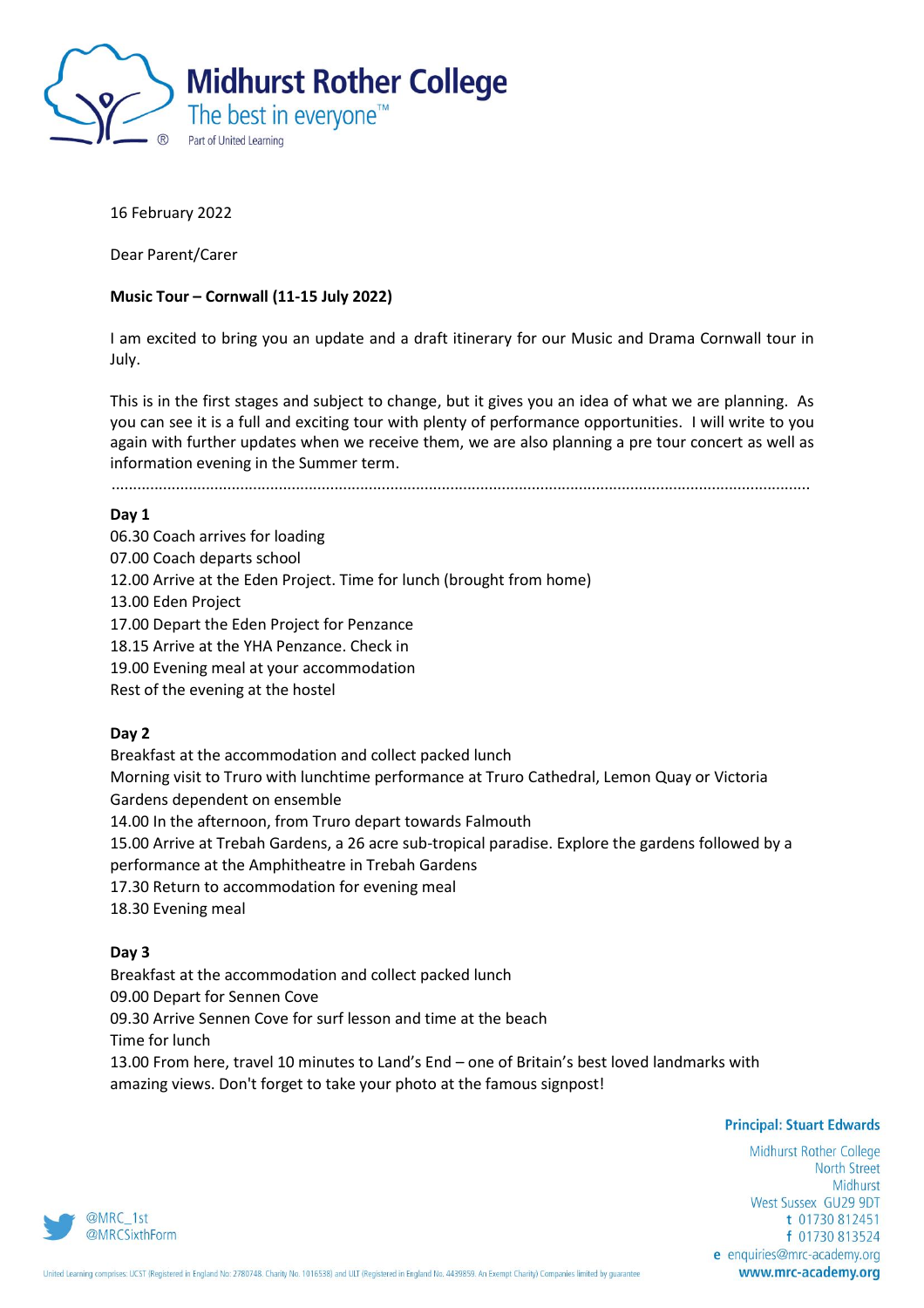Heading back to Penzance then over to Penlee House for late afternoon performances at the Open Air Theatre

Evening meal at accommodation

# **Day 4**

Breakfast at the accommodation and collect packed lunch

Morning visit to St Michael's Mount the site of Legend, Myth and History. In the afternoon head to Land's End and visit the Minnack Theatre. Performance at Minnack Theatre

Evening meal at accommodation

After dinner, head to Mousehole, a tiny, quaint fishing village (10 minutes by coach) to buy an ice cream – no trip to Cornwall is complete without sampling their famous ice cream!

# **Day 5**

08.00 Breakfast at the accommodation and collect packed lunch. Check out

09.00 Load coach and travel home

15.30 Arrive back at College

The above provides a possible itinerary, but your tour will be tailored to meet your preferences and venues will be secured that match your specific ensemble

\*\*Please note, whilst we will do everything we can to secure your preferred venues, in the event of bad weather an alternative indoor venue will NOT always be offered\*\*\*

...................................................................................................................................................................

Many thanks to those of you who are up to date with the installments, here is a reminder of the payment plan. If you haven't done so already, please can you make sure you have completed the medical consent form and handed this in to student reception.

| <b>Deposit</b>       | £100   | 4 October  |
|----------------------|--------|------------|
| <b>Installment 1</b> | £60    | 1 November |
| <b>Installment 2</b> | £60    | 1 December |
| <b>Installment 3</b> | £57.25 | 1 January  |
| Installment 4        | £57.25 | 1 February |
| Installment 5        | £57.25 | 1 March    |
| Installment 6        | £57.25 | 1 April    |
| <b>TOTAL</b>         | £449   |            |

If you have any questions please contact me at [sally.tidbury@mrc-academy.org.](mailto:sally.tidbury@mrc-academy.org)

Yours sincerely

Sally Tidbury Subject Leader Music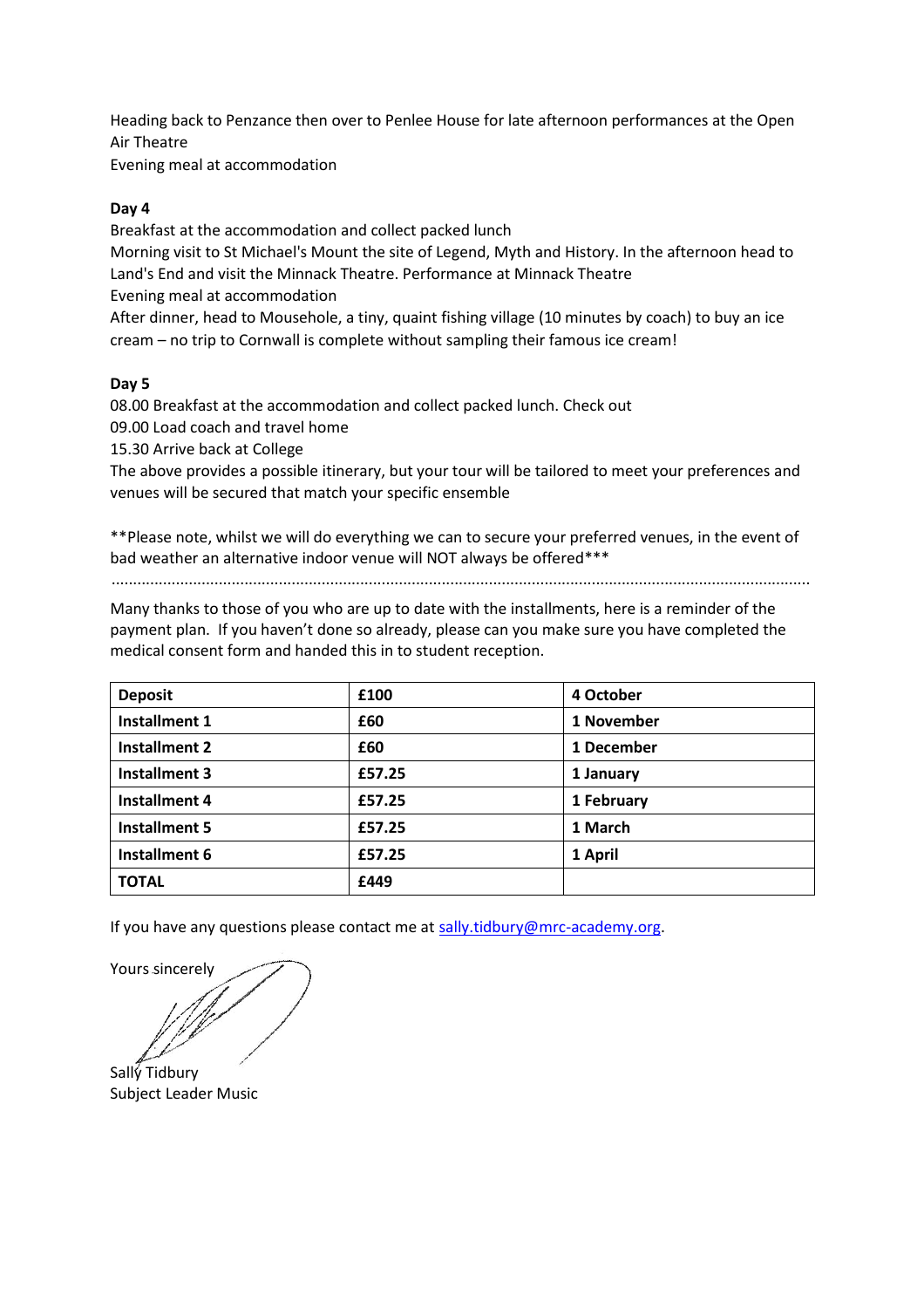

| Trip title: Performing arts Cornwall tour                       | Trip Leader: Mrs Tidbury |
|-----------------------------------------------------------------|--------------------------|
| Date of trip/residential: Monday 11 July to Friday 15 July 2022 |                          |

| I have paid  (Please state how much) through the cashless system $\Box$ Please tick                                                   |  |
|---------------------------------------------------------------------------------------------------------------------------------------|--|
| Please find enclosed (cheques should be made payable to Midhurst Rother College)                                                      |  |
|                                                                                                                                       |  |
|                                                                                                                                       |  |
|                                                                                                                                       |  |
| Please return this slip to Mrs Fowler or Mrs Court at Student Reception along with the parental consent<br>/ medical form. Thank you. |  |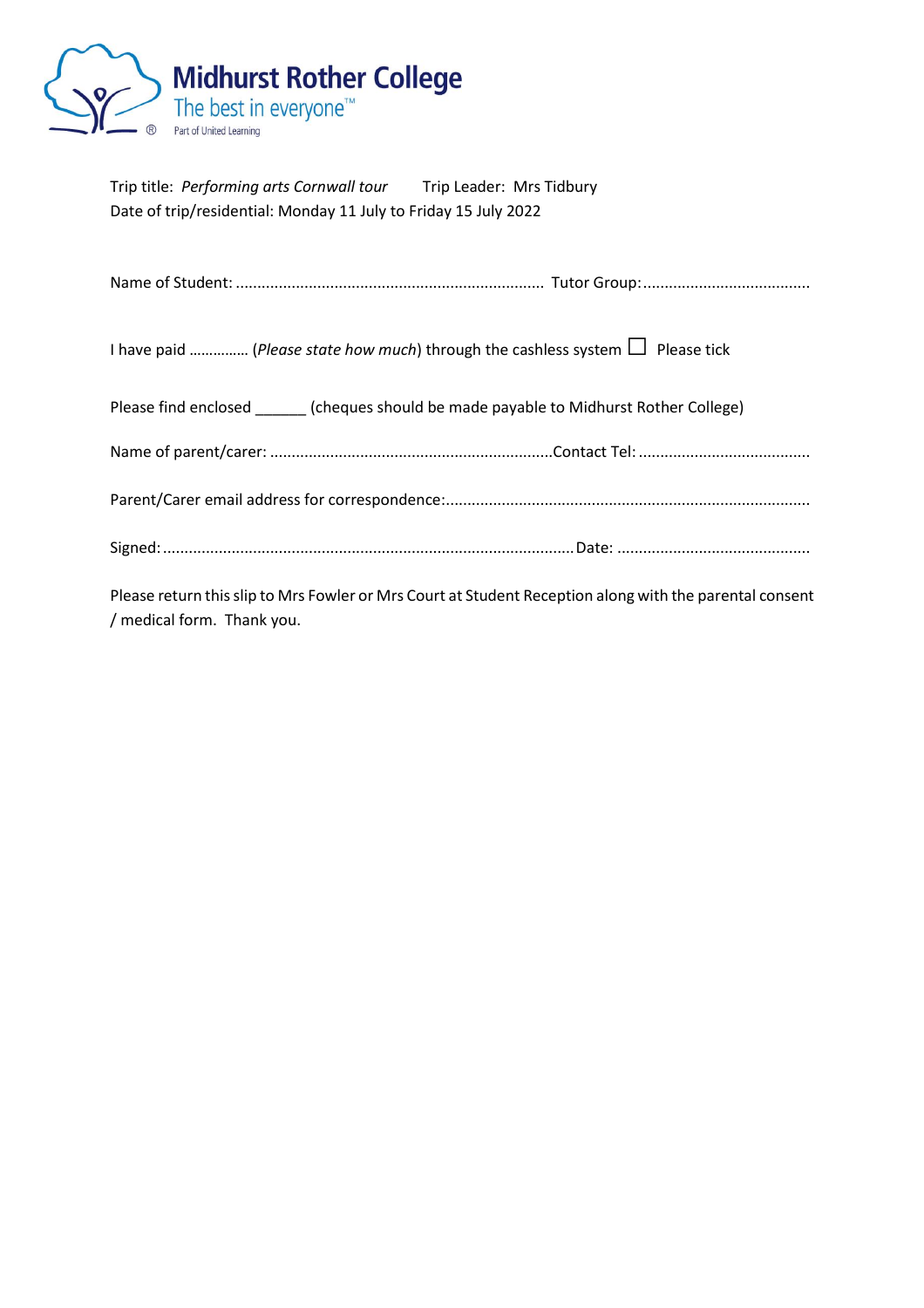

| Trip to:                   | <b>Music &amp; Drama Tour - Cornwall</b> |
|----------------------------|------------------------------------------|
| From (date/time):          | Monday 11 July 2022                      |
| Until (date/time):         | Friday 15 July 2022                      |
| Cost                       | £449                                     |
| Party<br>leader/department | Mrs Sally Tidbury, Subject Leader Music  |

| <b>CONTACT INFORMATION</b>                      |  | <b>DOCTOR'S DETAILS</b>      |  |
|-------------------------------------------------|--|------------------------------|--|
| <b>Student name</b>                             |  | Name of doctor               |  |
| Date of birth                                   |  | Doctor's address             |  |
| Student mobile no                               |  |                              |  |
| <b>Full home address</b>                        |  | Doctor's telephone<br>number |  |
| <b>Emergency contact</b><br>numbers during trip |  |                              |  |

| MEDICAL INFORMATION/CONSENT- please answer the questions and sign below: |     |                                                                                    |
|--------------------------------------------------------------------------|-----|------------------------------------------------------------------------------------|
| Has your son/daughter had any of the                                     | Y/N | If the answer to any of these questions is yes please give details (or attach on a |
| following:                                                               |     | separate sheet)                                                                    |
| <b>Asthma or bronchitis?</b>                                             | Y/N |                                                                                    |
| <b>Heart Condition?</b>                                                  | Y/N |                                                                                    |
| Fits/fainting/blackouts?                                                 | Y/N |                                                                                    |
| <b>Severe headaches?</b>                                                 | Y/N |                                                                                    |
| Diabetes?                                                                | Y/N |                                                                                    |
| Allergies to any medications?                                            | Y/N |                                                                                    |
| Any other allergies?                                                     | Y/N |                                                                                    |
| Recent contact with contagious<br>diseases/infections?                   | Y/N |                                                                                    |
| Other illness or disability including any current<br>medical treatment?  | Y/N |                                                                                    |
| Specific medical advice to follow in<br>emergencies?                     | Y/N |                                                                                    |
| <b>Special dietary requirements?</b>                                     | Y/N |                                                                                    |
| Prone to travel sickness?                                                | Y/N |                                                                                    |
| Has your child been vaccinated against tetanus<br>in the last 10 years?  | Y/N |                                                                                    |
| Is your child currently having any medical                               | Y/N |                                                                                    |
| treatment/taking medication (please provide                              |     |                                                                                    |
| full details)                                                            |     |                                                                                    |
| I consent to any emergency medical treatment                             |     | SIGNED:                                                                            |
| necessary during the course of the visit                                 |     | Parent/Guardian                                                                    |